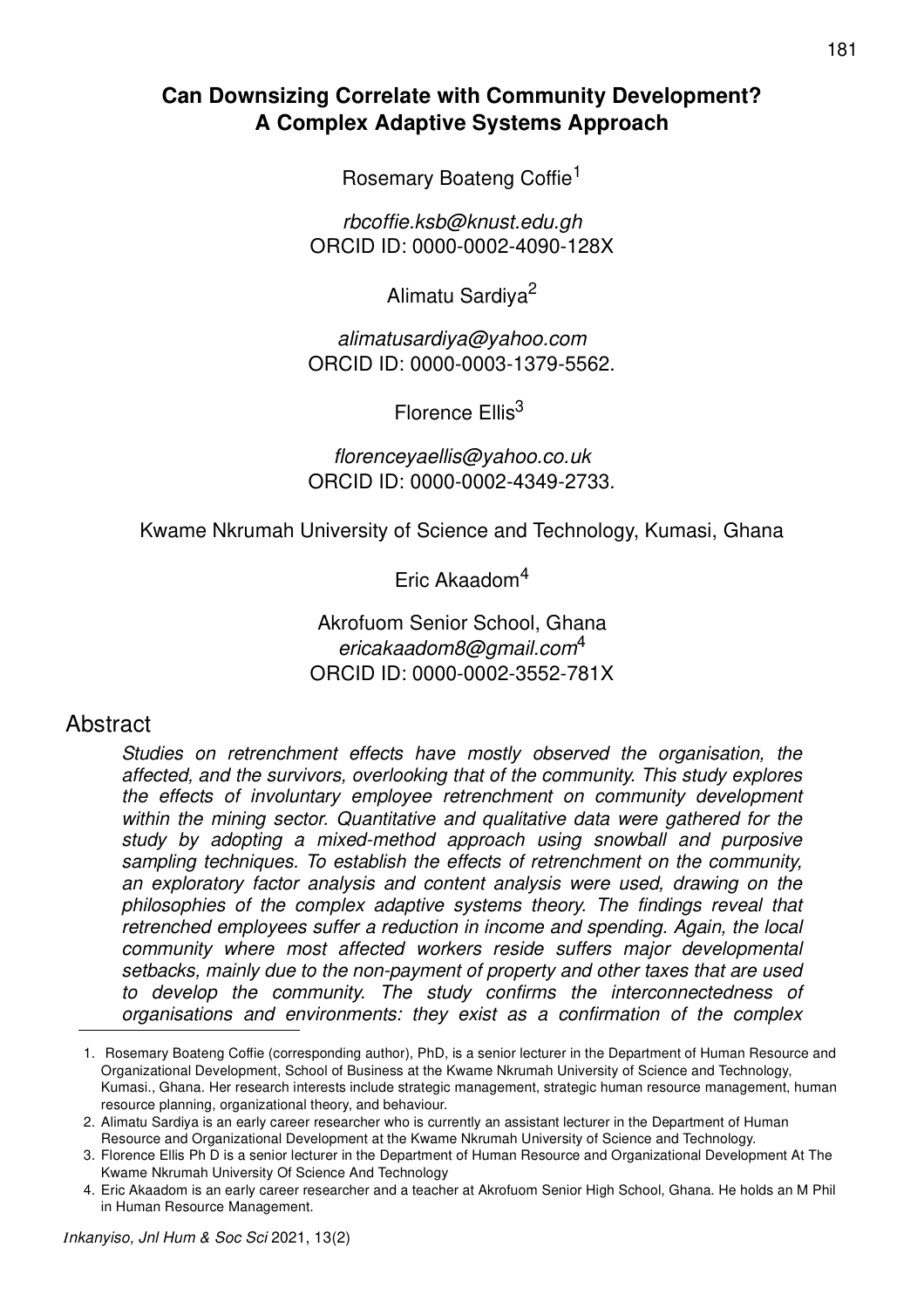*adaptive systems theory. Again, the revelation of the effects of retrenchment which transfers from the organisation to the affected and the community, contributes to retrenchment studies. The study recommends that management negotiates to establish consensus with stakeholders to follow provisions in the Labour Act relative to retrenchment. Again, retrenched staff should learn other employable skills to aid their re-employment. Although engaging employees who have been retrenched was quite difficult due to their scattered nature, this was managed through the use of snowball sampling. A significant implication for organisations and stakeholders in this study is the fact that retrenchment does not guarantee improved performance and can be costly.*

**Keywords:** downsizing, retrenchment, community development, complex adaptive systems theory,

mining sector, Ghana

## 1. Introduction

The mining industry worldwide, including that of Ghana, is undergoing some transformation due to a reduction in market capitalisation and a higher discount rate. During such times, one way firms can stay afloat is to build resilience through agility and flexibility from operating adaptive organisational structures (Valverde *et al*. 2000). For many organisations, flexibility and agility have been synonymised with rightsizing, delayering, downsizing, and re-engineering and restructuring (Maramba 2017), all of which result in employee retrenchment and layoffs (Kwamboka *et al*. 2017).

 Downsizing implies employee retrenchment, whether voluntary or otherwise, which is expected to elicit savings from cost and asset reduction, which is believed to improve the financial position of the implementing firm (Rico & Puig 2021). Employee downsizing may be carried out alone or concurrently with non-human asset disposal.

 The most cited reason for employee retrenchment is redundant job roles (Datta *et al.*  2010). However, most strategists consider employee downsizing as a turnaround and survival strategy that is assumed to have long-term business benefits (Rico & Puig 2021). The implications of employee downsizing and associated layoffs have been widely researched (Datta *et al.* 2010). Several researchers have studied the effects of organizational downsizing on survivors, the affected, and how firms turn around after downsizing. While the findings are inconsistent, it is established that employee retrenchment is cumbersome and potentially ruinous (Rico &Puig 2021). The existing literature pays little attention to the long-term effect of retrenchment on major stakeholders and is criticised for assuming a myopic view of employee retrenchment (Datta *et al.* 2010; Weller 2012). This study contributes to the literature by exploring the economic impact of downsizing organisations on community development. Although a considerable amount of literature focuses on the effects of organizational downsizing, scholarly discourse pays little attention to the downsizing effects that transcend the survivors, the firm, and victims (Datta *et al.* 2010).

According to Datta *et al.* (2010), this gap in the literature significantly reduces the contribution of studies in furthering our understanding of the true consequences of downsizing, especially in terms of community development. Existing literature indicates the need for research into employee retrenchment programs from a multilateral perspective, especially since the COVID-19 pandemic has activated a recessionary business environment across the globe (Barrero *et al*. 2020; McDevitt *et al.* 2013; Datta *et al.* 2010, Gandolfi 2008). Employee downsizing literature can be broadly categorised into three streams: preparing for downsizing, implementing downsizing, and post-downsizing or recovery periods (Datta *et al.* 2010).

Most studies on retrenchment fall within at least one of these categories. However, research on organizational downsizing has mainly focused on implementing organisations,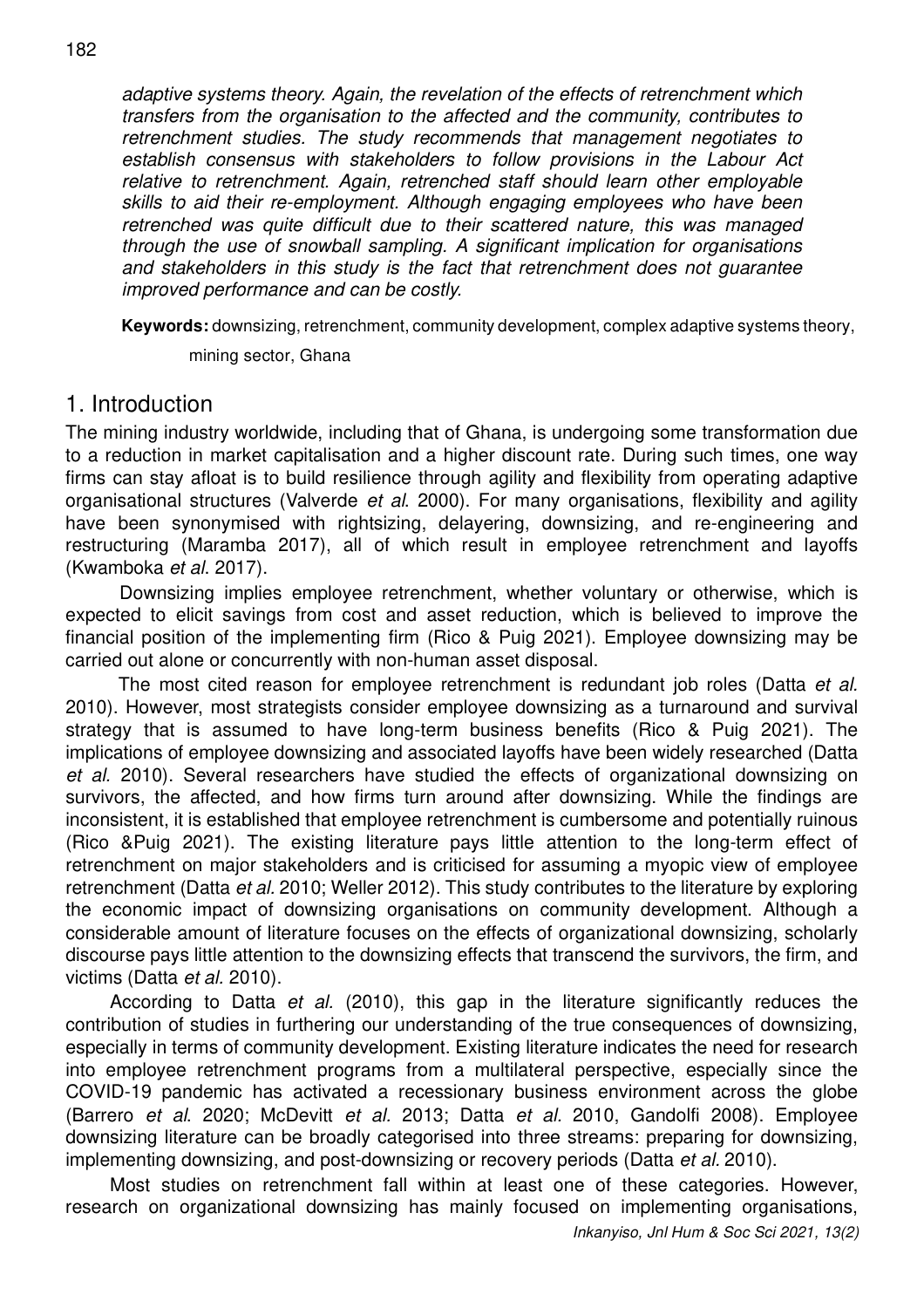victims, and survivors (Rico & Puig 2021; Kurebwa, 2011; Macky 2004; Sparrow 2000). Hence, there is a limited understanding of studies that focus on community development through retrenched employees. Specifically, we need studies that focus on the effect of downsizing on the community within which these retrenched employees live, to fill this gap. Addressing this challenge is important because it provides the various means by which the retrenched get to adapt their lives to fit their new environment, hence the need to apply the complex adaptive systems theory which considers the effects the organisation has on its environment in terms of the relationships and interconnection between the different subunits that make a system.

### Res**e**arch questio**n**s

The study was directed by the following research questions.

Which retrenchment process did Roley Mines use?

What are the economic effects of retrenchment on affected employees from Roley Mines? How have the economic effects on the affected employees impacted the development of the community Roley mines?

## 2. Literature review

This section covers a review of literature from empirical and theoretical sources that are pertinent to this study. The section begins with a historical account of employee retrenchment, refers to the effects of employee retrenchment on victims and concludes with the effects of retrenchment on the community.

# 2.1 Employee retrenchment from its inception

Retrenchment studies started gaining popularity in the 1980s due to mass public sector layoffs in the USA (Macky 2004). In those days, the motivation for public sector layoffs was to reduce government spending and strengthen the private sector (Burke & Copper 2000), as part of the broader public sector fiscal retrenchment programme. During this era, employee retrenchment was only used as a last resort to salvage struggling institutions (cf. Macky 2004). Private firms practised employee retrenchment around the same time and referred more to it as restructuring or delayering (Macky 2004). In the early 90s 'the leaner the better' slogan caught up with business executives and employee retrenchment continued to be used as a quick-fix to save any business facing a decline (Macky 2004) using downsizing strategies such as hiring freezes and business process re-engineering. Retrenchment continued to be regarded largely as an unwanted business decision that was triggered by the turbulent external environment and as a turnaround strategy (Littler 2000; Cascio 2012).

The great recession that lasted between 2007-2009 smashed the global economy, and more employee retrenchment cases were recorded (Datta *et al.* 2010). Some businesses took advantage of widespread economic downturns to legitimise layoffs (Sánchez-Bueno *et al*. 2020). In most cases, peripheral staff is classified as redundant or laid-off (Kong *et al*. 2019; Allan 2000; Valverde *et al.* 2000). Various euphemisms for employee retrenchment have evolved, and the term 'layoffs' is now classed as colloquial and politically incorrect. Today, restructuring, reengineering, re-organisation, delayering, downsizing, rightsizing, streamlining, selective shrinkage, rebalancing, outplacing, and dehiring are all signals of layoffs (Datta *et al.* 2010; Quinlan & Bohle 2009).

# 2.2 Effects of retrenchment on affected employees

Numerous effects are associated with retrenchment. A declaration of intent to undertake an employee retrenchment programme is enough to put any business in the headlines. While some businesses may be convinced that layoffs are the best way out of a decline and imminent collapse, researchers (such as Rico & Puig 2021; Schmitt & Raisch 2013; Datta *et al.* 2010) agree that, in most instances, this is not the case. Even though declining firms may resort to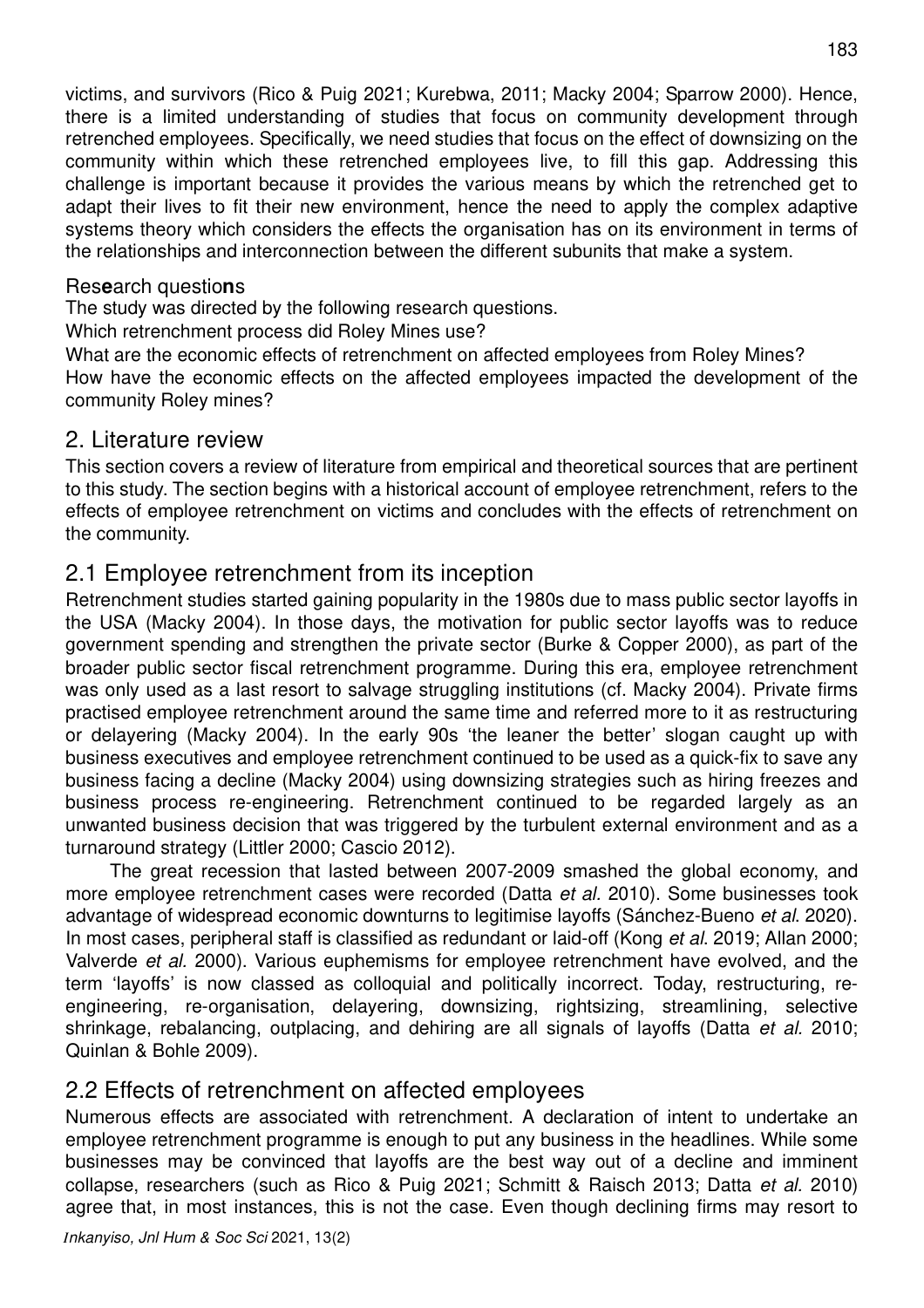retrenchment as a necessary bail-out, the ability of such firms to recover from the turnaround and flourish after downsizing is not guaranteed (Rico & Puig 2021; Datta *et al.* 2010). However, publishing the intention to downsize may lead to a slight rise in share prices in the stock market (Wayhan & Werner 2000) and retrenchment may also promote organisational efficiency and offer short-term financial gains to organisations (Macky 2004).

Although organisations would expect that survivors of downsizing celebrate their inclusion in the survivors' list and express profound gratitude to the employer, the literature has a contradictory report on such effects (Kulkarni 2008; Kivimäki *et al.* 2000; Gilson *et al.* 2004; Sahdev 2003). Lay-off survivors are affected by the downsizing scheme in several ways. Reengineering and restructuring caused by downsizing may cause increased work overload, reduced salary, and freezes in career progression. Psychologically, surviving employees experience survivor's syndrome (De Meuse *et al.* 2004; Lee 2019; Macky 2004) which is characterised by anxiety, anger, pain of loss and separation, disengagement, and distrust of the employer (Kulkarni 2008). Again, survivors' morale, motivation, and commitment to the organisation may decline during the recovery period following a downsizing exercise (Cameron 1994; Burke & Copper 2000; Yu 2006; Mishra *et al*. 2009). Even though Armstrong-Stassen (2002) found that the effect of downsizing on survivors' behaviour is short-lived, some survivors' responses to downsizing can cause irreparable damage to themselves, their families, and the employer. For example, health complications, substance abuse, and voluntary turnover tend to be higher among employees who survive downsizing (Kulkarni 2008; Kivimäki *et al.* 2006).

For some downsizing firms, the severance package alone may be attractive enough to induce survivors to opt for voluntary retrenchment. Some affected victims may get re-employed or even venture into self-employment after lay-off (Van Dierendonck & Jacobs 2012). However, for most victims of downsizing, retrenchment has many effects beyond the obvious problem of job loss. Victims are likely to suffer stigmatisation, and in certain instances, the shock of retrenchment may discourage some from seeking employment in the formal sector immediately. The careers of some victims are interrupted (Maertz *et al.* 2010) while victims go through an unpleasant melee of emotions. Families of victims may also suffer when their relatives are retrenched, as the earnings of the households of victims will eventually decline if they are not reemployed quickly (Hellerstein *et al.* 2019; Van Dierendonck & Jacobs 2012). Also, the retrenchees' guilt, fear, and betrayal may be transmitted to their families, and the impact is greater when the victim is the primary breadwinner (Blau 2006). The retrenchees may also have to manage their emotions and emotions of their family members (Amundson *et al.* 2004).

Today, for firms to view retrenchment as a strategy, they are obliged to disclose the details of their retrenchment programmes to key stakeholders and actively involve them in the planning and execution stages (Adwan 2021). Common good business principles have compelled organisations to approach layoffs humanely, especially with victims. However, the fact remains, as the current research stream suggests, that employee retrenchment will continue to undergo reforms in the future as non-organisational stakeholders continue to expect fairer business management practices (Cabot-Alletzhauser 2020; Mishra *et al.* 2009).

#### 2.2.1 The Impact of retrenchment on the community

Mass retrenchment and closure of factories that absorb many of the workforce affect the community as many become redundant. The whole community after retrenchment may experience emotional trauma (Classen & Dunn 2012), broken social networks, and the prospect of finding another job becomes difficult. Bidwel & Colhoun (2013) in their work, "the health impact and public health response to major job losses in small communities" in New Zealand observed the impact of job loss on the community using variables such as demographics, business and camaraderie. They observed an estimated 100 families trooping to Australia to find a new job with the influx of new residents to take advantage of cheap rent, who were not welcomed and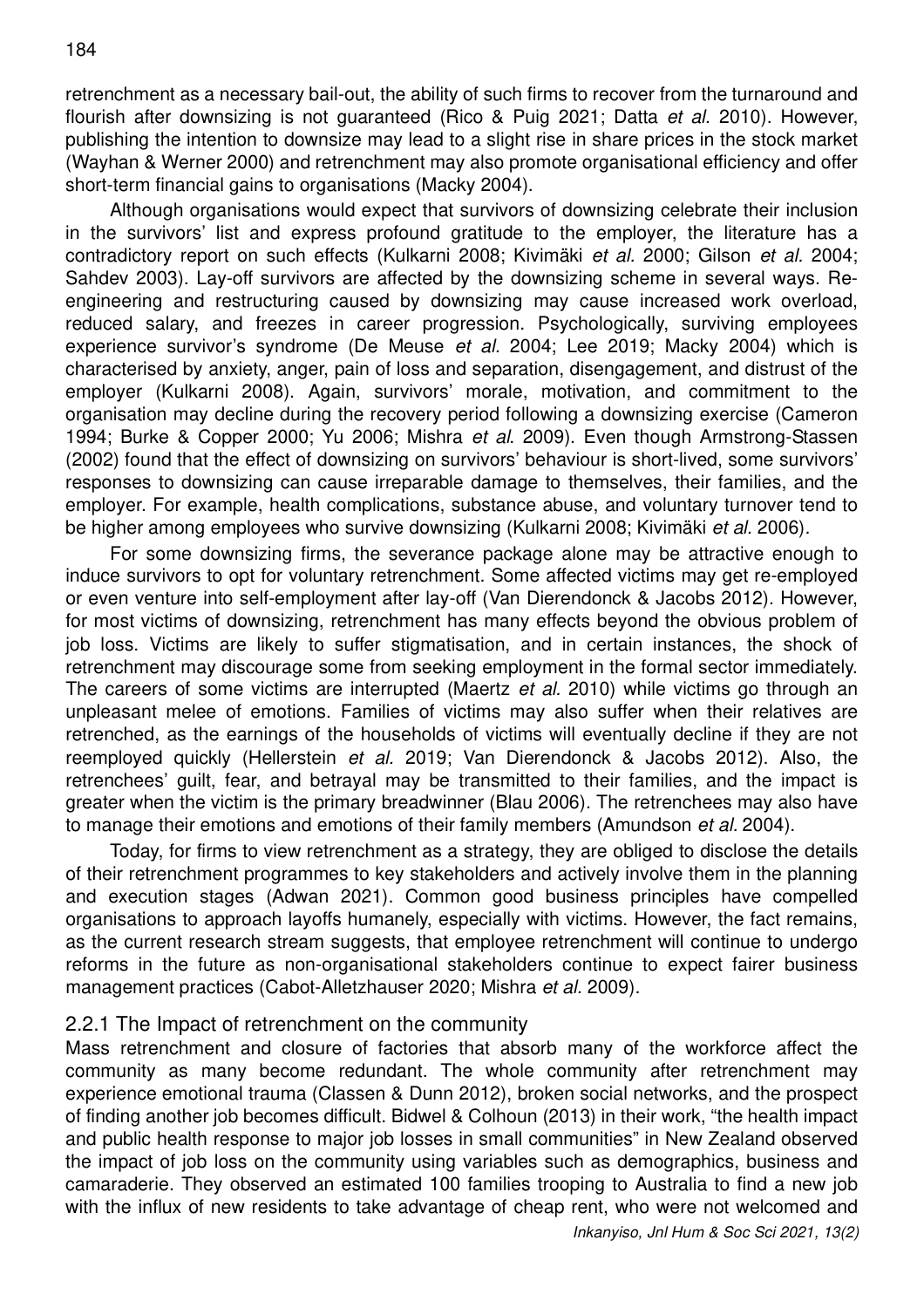brought a lot of conflict. This is especially true when these families included those who contributed to the running of the community. This result was confirmed by Keefe & Ormsby (2005), Dillon (2010), and Pomeroy & Newell (2011) who also researched retrenchment effects on the community. Fitzgerald *et al*. (2002) also noted that this pattern is normally witnessed in communities and towns that have borne the full adverse effect of downsizing, and communities that are labelled as "resource-dependent" that is, rely on one main sector such as mining, forestry and farming.

Kemp *et al.* (2007), in their work "Estimating Socio-Economic Impacts of Mine Closure" estimated the direct impact of mine closure on dimensions such as day care and education, population, housing, community involvement and the local economy based on information from the workforce survey. In their work, it was anticipated that workers living in towns will depart with their partners and children. Children of departing mineworkers were also found to leave their respective daycare and educational institutions. Workers who were leaving ceased their involvement in their respective community groups. Businesses in the community continued to dwindle and were severely affected after the layoff exercise. Businesses such as automobile, car sales, and service stations were affected, and traditional shops such as grocery and clothing were taken over by others. Real estate businesses experienced this brunt, with drastically reduced prices and more rental properties becoming available.

In the case of Lesotho, farming as an alternative source of livelihood following lay-offs has, however, been less than successful, with many farmers reporting relatively higher production while they still had access to wage labour on the mines (Coplan & Thoahlane 1995). The alternative of wives engaging in migrant labour has been unacceptable to most men, who fear losing their wives to employed men in South Africa or in the urban areas within Lesotho (Coplan & Thoahlane 1995:149).

The literature reviewed has portrayed the emotional, social, and economic effects of retrenchment concerning departing community settlers being replaced by new settlers and businesses dwindling and failures (Keefe & Ormsby 2005; Dillon 2010; Pomeroy & Newell 2011; Classen & Dunn 2012; Bidwel & Colhoun 2013) but not on the development of those communities within which these mines are situated, which is a gap requiring research.

#### 2.4 Theory and conceptual framework

This study is guided by the complex adaptive systems theory.

### 2.4.1 Complex Adaptive Systems Theory (CAS)

A complex adaptive system is an assembly of individual agents with the liberty to act in ways that are not always totally predictable, and whose actions are unified so that one agent's actions change the context for other agents (Holden 2005). CAS is dynamic and can adjust and evolve *in*  a changing environment. It is important to realise that there is no separation between a system and its environment; rather, a system is *closely linked with* all other related systems making up an ecosystem. Within such a context, change needs to be seen in terms of *co-evolution with* all other related systems, rather than an *adaptation to* a separate and distinct environment (Chan 2001).

According to Chan (2001), CAS has several characteristics, elucidated as:

- The elements are connected, and therefore interact dynamically with the exchange of information. These interactions are rich, non-linear, and have a limited range because there is no overarching framework that controls the flow of information.
- The systems are open systems with feedback loops, both enhancing, stimulating (positive) or detracting, and inhibiting (negative) each other.
- The systems operate under conditions far from equilibrium, which means there is continual change and response to the constant flow of energy into the system.
- The systems are embedded in their histories, and no single element or agent can know, comprehend, or predict actions and effects that are operating within the system.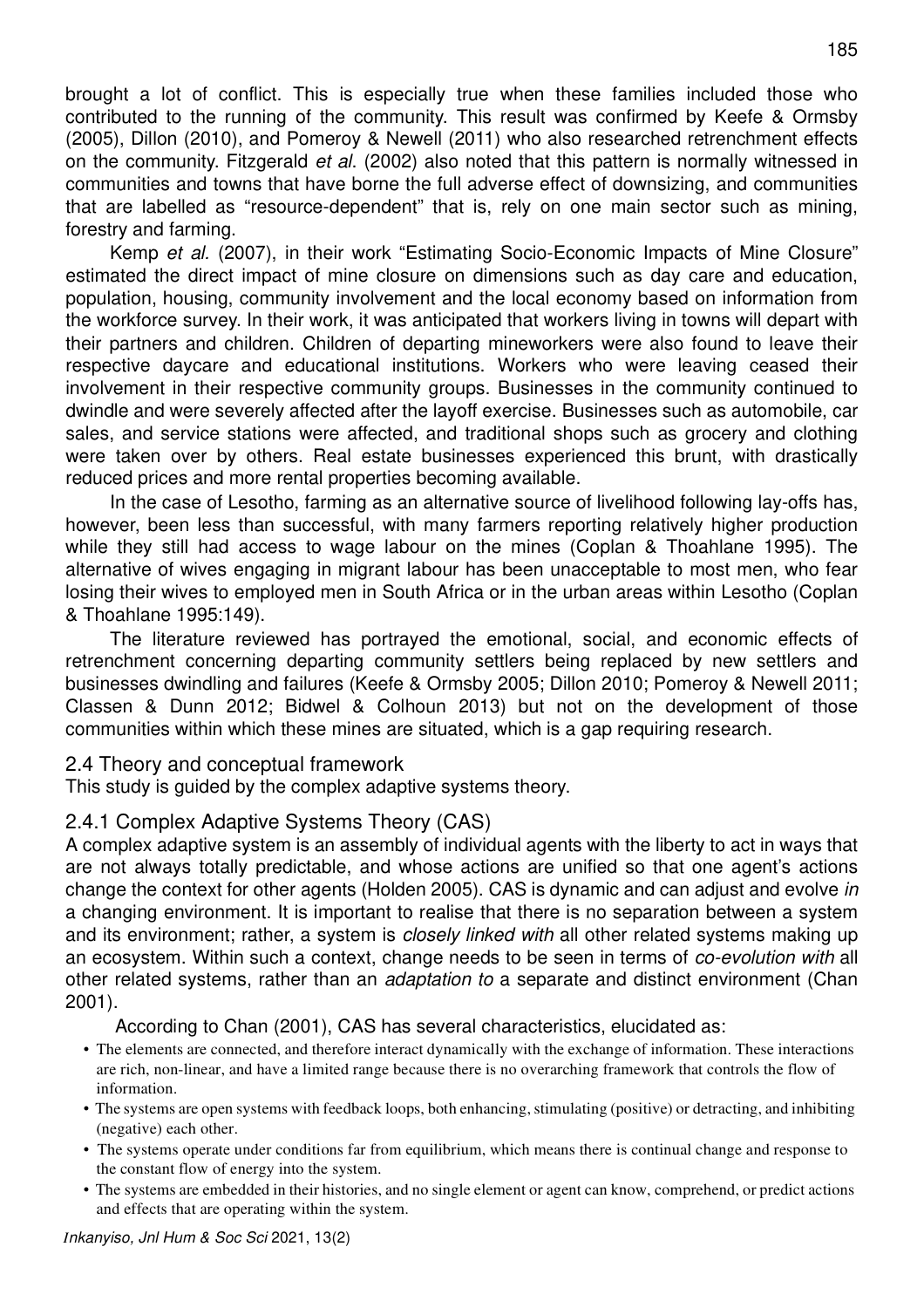186

• The systems are sensitive depending on the initial conditions; therefore, changes in the input are not correlated with the outcome.

In this paper, the CAS theory is used as an approach to create awareness that organisations are linked to the societies they operate from; hence, their activities have a consequential effect on those societies. The organizational ecosystem makes it important for firms to take a second look at retrenchment, especially during difficult economic times, as its repercussion may affect the immediate society or community and the country at large. The effect ripples through the economic life of the affected employees, causing a series of interconnected situations. Within the context of CAS, retrenchment is a complicated system that has both positive and negative feedback loops. It involves economic hardship and an estranged way of life for the victimised employee on one hand and improved, effective performance and production of the organisation, on the other hand.

## 2.4.2 Conceptual framework





In this study, we conceptualise that the decision to retrench is directly linked to the process of retrenchment. In this process, severance packages are provided to ease the economic effects on the affected staff. We also conceptualise that the retrenchment process determines the effects on the affected individual. In particular, the economic effects on the affected individual, such as income which is directly related to the spending levels after retrenchment, can affect the community's development, as there is a decline in revenue generation and a slowdown in developmental activities due to the inability of the affected employee to contribute to tax payments toward the community. As Chandra (2014) indicates, retrenchment affects the economic ability of retrenched employees and their relatives through financing the education of dependents. It also affects their living conditions, increases indebtedness and leads to dependence on others, as well as depletes asset holdings of these employees.

# 3. Methodology

# 3.1 Study setting

To accomplish the established research aims, this study focuses on a single case of a multinational mining company that operates in a small town in Ghana, West Africa. The Roley mine (a pseudonym) is a Ghanaian gold mining subsidiary of a giant multinational company. The company entered the Ghanaian market in 2004 and has undergone significant restructuring programmes since that period.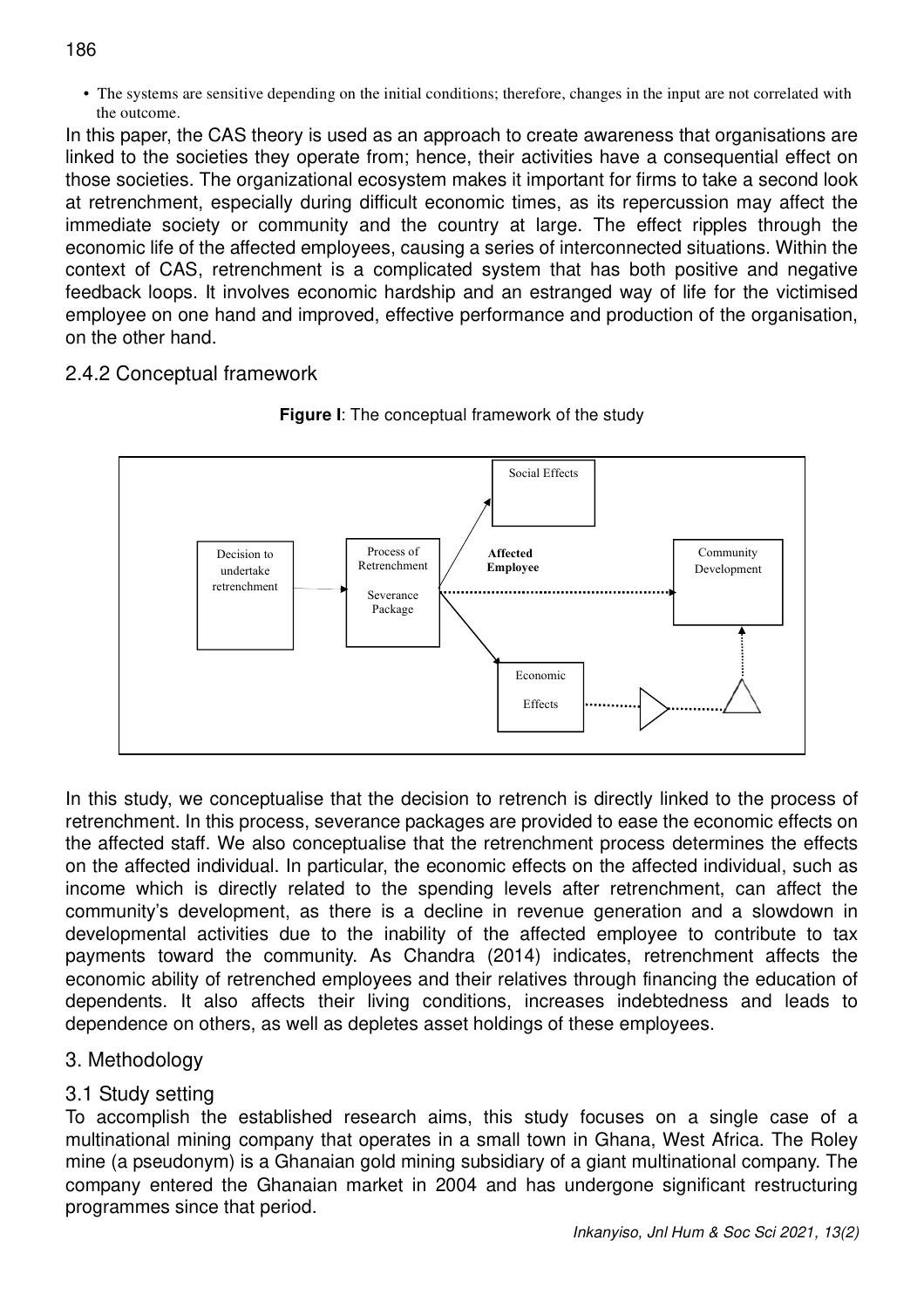In 2006, one thousand one hundred and fifty-four workers were retrenched. Between 2013 and 2014, Roley, the Ghanaian subsidiary, implemented a \$220 million retrenchment programme that slashed the company's workforce by more than 500. The company retained a skeletal workforce for maintenance and security purposes and temporarily ceased operations for at least two years.

### 3.2 Research approach and design

This study uses a single-case study design and adopts a mixed-method approach. The effects of downsizing on the affected employees were quantitatively analysed due to the fact that the key variables are easily measured quantitatively, while the effects on community development were qualitatively analysed because researchers wanted to go deeper into the underlying reasons for the consequence of downsizing, which is better explained in a story. Hence, this study is exploratory and descriptive. Based on the topic under study, the HR department of Roley mines as well as the residents of the community who were employees of this mine but were affected by the downsizing activity were the respondents. Adopting the snowball sampling technique due to the difficulty in getting to the scattered affected employees with the help of a twelve-member team that was trained for data collection, researchers were able to access three hundred and fifty-three (353) former employees of Roley Mines (a pseudonym) who were affected by the downsizing activity and were all residing in the same locality, as the case organisation to participate in the quantitative part of the study. Here, Cronbach's alpha and exploratory factor analysis were used to measure the reliability and the variables of the economic effects, because there was no hypothesis in the study.

In the qualitative part, purposive sampling was employed to gather qualitative data from the ex-HR department staff of Roley mines, who were members of the implementers of the retrenchment programme to provide an in-depth understanding of the retrenchment process. To determine the revenue situation after the retrenchment, the zonal heads of revenue collection divisions of all five municipalities were also interviewed. The researchers conducted the inperson interviews. Permission was sought from the respondents, and the interviews were audiorecorded and handwritten, where necessary. The recordings were transcribed by the researchers, and responses were analysed using content analysis to identify the major themes and sub-themes for coding. Each code was compared with the data to check for reliability and validity. All necessary research protocols and ethics were adhered to.

## 4. Study findings

This section is a presentation of the analysis of the qualitative and quantitative data for the study. In line with the objectives of this study, the data presented in this section are classed into three themes. These themes cover the downsizing process at Roley Mines, the economic effects of retrenchment on the affected victims, and the effects of the downsizing on the community development.

### 4.1 Retrenchment process at Roley Mines and its effects on the victims and the community

This part of the study was qualitatively conducted, as those who were directly related to the study were the zonal heads and chief revenue officers within the community and two ex-HRM department staff who were participants in the retrenchment process. The researchers sought to determine how the process and effects of the retrenchment exercise affected internal revenue generation within the community, and whether any significant changes in developmental work occurred because of the retrenchment exercise.

The ex-staff of Roley Mines were able to provide information on the processes used. Generally, the zonal officers indicated concerns about unemployment, a negative change in the local business climate, a significant fall in donations and philanthropy, and the deterioration of the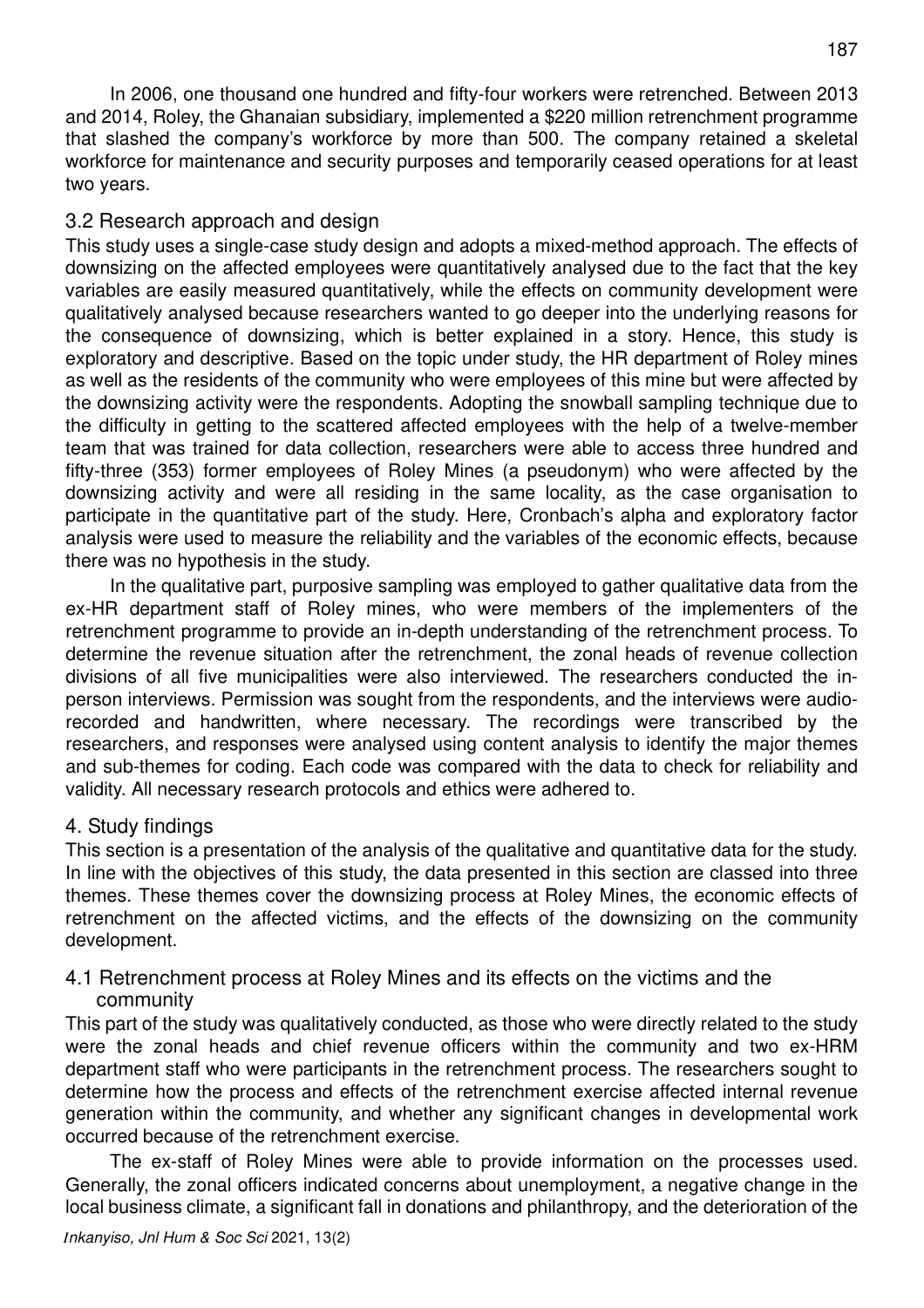#### 188

economic climate in the town since Roley Mines retrenched the employees. The results are grouped under various themes and are presented in Table 2.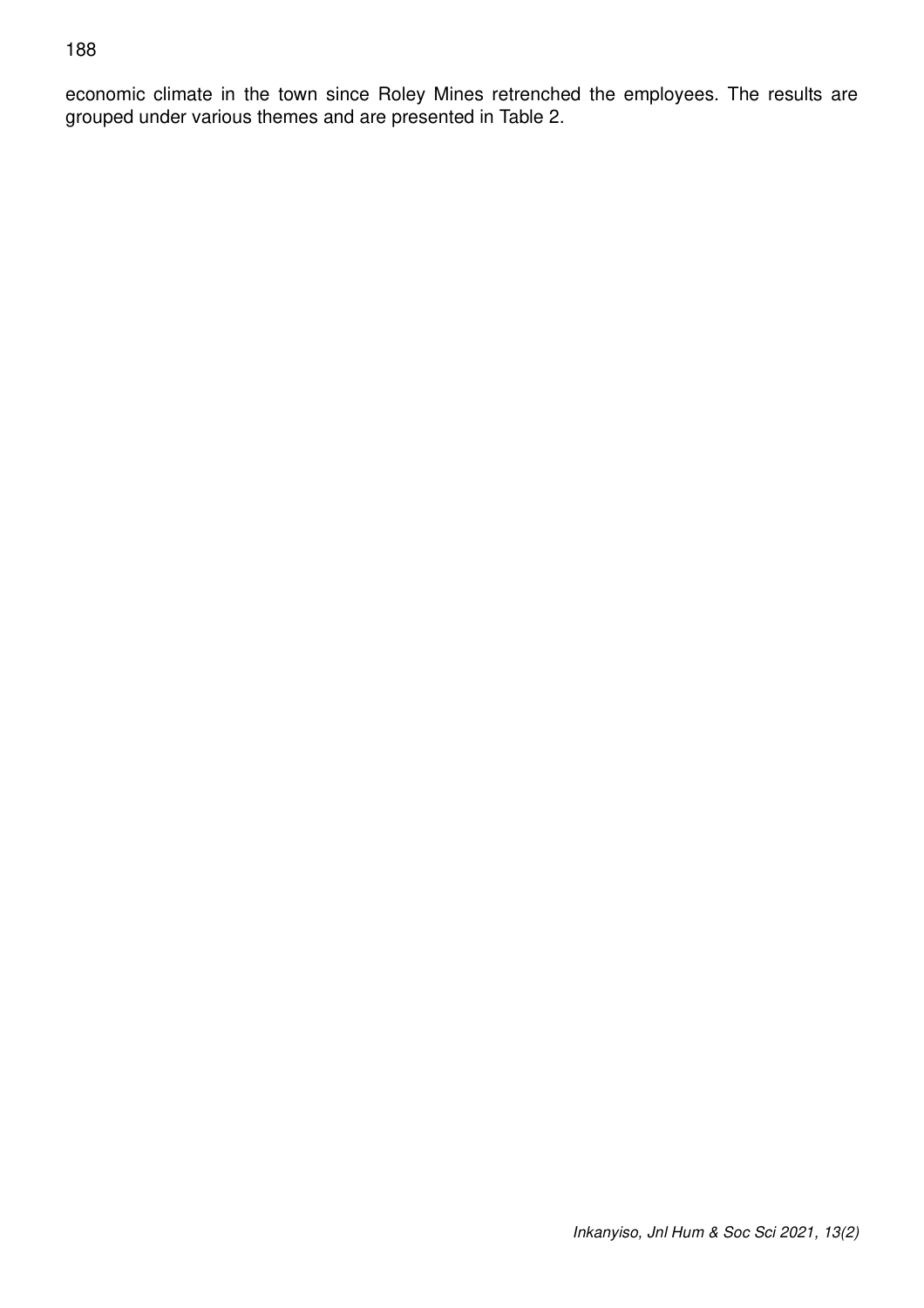| Table 1 Themes, subthemes and quotes for the qualitative part of the study |                           |                                                                                                                                                                                                                                                                                                                                                                                                                                                                                                                                                                                                  |  |  |  |  |
|----------------------------------------------------------------------------|---------------------------|--------------------------------------------------------------------------------------------------------------------------------------------------------------------------------------------------------------------------------------------------------------------------------------------------------------------------------------------------------------------------------------------------------------------------------------------------------------------------------------------------------------------------------------------------------------------------------------------------|--|--|--|--|
| Main Theme                                                                 | Subtheme                  | Evidence quotes                                                                                                                                                                                                                                                                                                                                                                                                                                                                                                                                                                                  |  |  |  |  |
| Retrenchment<br>Process                                                    | Mode of<br>Communication  | The first thing the company did was to have a meeting with<br>the HR department and plan for the exercise. This was put<br>on a Gantt chart with periods attached to it. All the<br>necessary stakeholders including the labour union were<br>informed and a Memorandum of Understanding (MoU) was<br>signed. Letters were then prepared and dispatched to the<br>affected employees within the various departments. (Ex-<br>Staffing Manager, Roley Mines).                                                                                                                                     |  |  |  |  |
|                                                                            | <b>Selection Criteria</b> | 'Every worker of Roley mines, including senior<br>management, was affected. However, the whole process<br>was done in batches of three, and depends on the persons'<br>department, and how essential the service is. Employees<br>whose services were deemed essential, such as those<br>pumping water from the underground, were the last batch<br>to exit the company' (Ex- Management Training Officer, HR<br>department).                                                                                                                                                                    |  |  |  |  |
|                                                                            |                           | The retrenchment exercise has made the economic<br>activity of the municipality come to a standstill. The<br>payment of property rates is not showing any positive sign<br>as it has dropped. Hence the inability of the assembly to<br>generate the required targeted revenue for developmental<br>activities in the municipality' (Chief Revenue Officer).                                                                                                                                                                                                                                     |  |  |  |  |
|                                                                            |                           | 'At most every 2 years, Roley Mines recruits new applicants<br>into their company, but after the retrenchment exercise, no<br>recruitment exercise has ever taken place. This has<br>widened the unemployment net in the municipality. National<br>service personnel who were placed there were also<br>enjoying other benefits, such as Roley's scholarships, to<br>further their education abroad. Some were more privileged<br>to gain employment there right after their service. Most of<br>these employees were natives of the community and that<br>was benefiting us' (Zonal Officer 4). |  |  |  |  |
| Retrenchment<br>effects                                                    |                           | 'Before the retrenchment exercise, business was booming,<br>but after most of their workers were declared redundant,<br>Economic Effects   the situation was reversed' (Zonal Officer 3).                                                                                                                                                                                                                                                                                                                                                                                                        |  |  |  |  |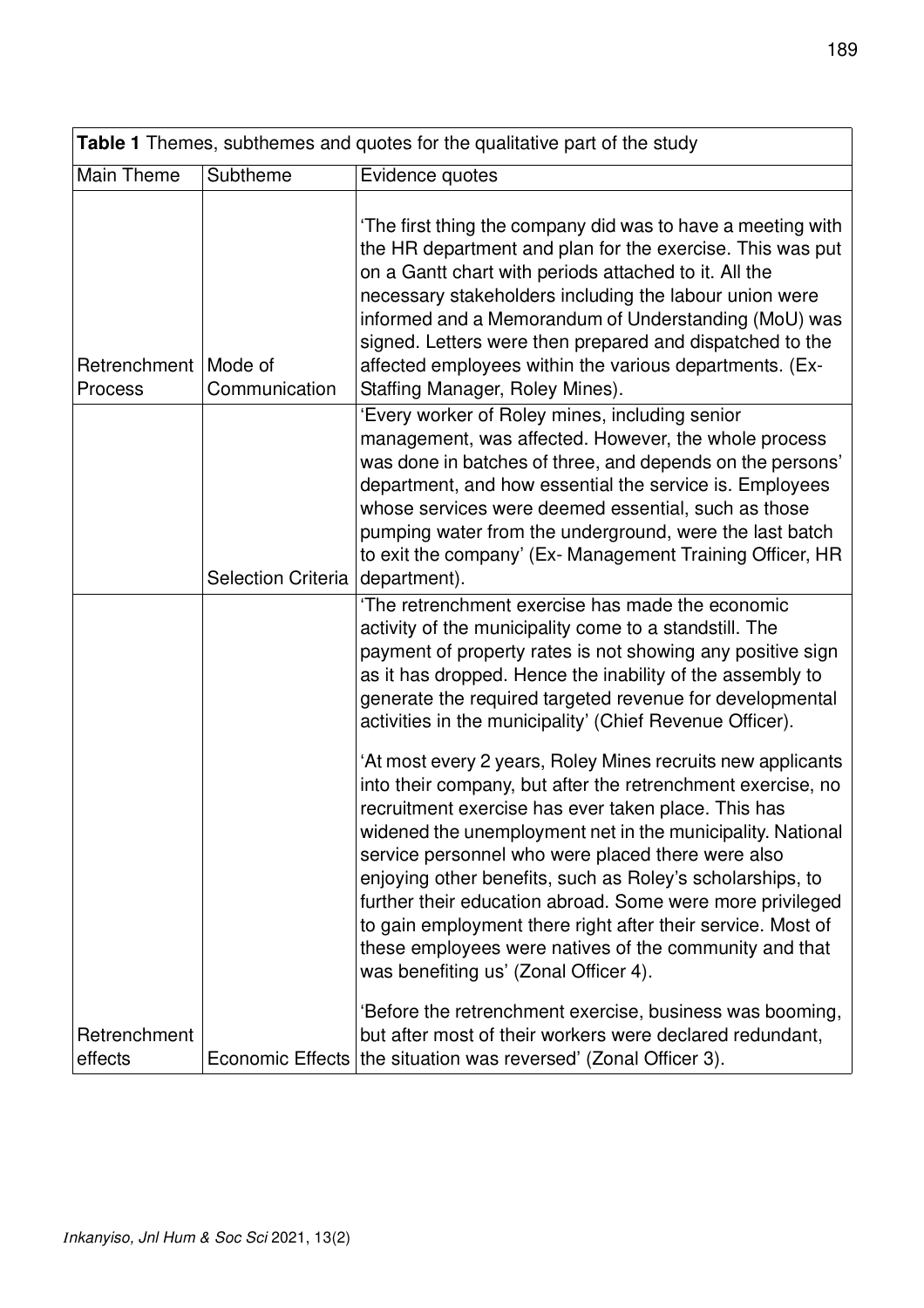|  |             | 'The issue of massive unemployment cannot be                |
|--|-------------|-------------------------------------------------------------|
|  |             | downplayed as residents of the community were over-         |
|  |             | dependent on the mining activities for employment. A lot of |
|  |             | the workers were natives of the community who have all      |
|  |             | been affected by the retrenchment. At first, our major      |
|  |             | occupation was farming, but the mines have taken our        |
|  | Community   | farmlands, making the unemployment situation in the         |
|  | development | community unbearable' (Zonal Officer 5).                    |
|  |             | 'For the past 4 years, since the retrenchment exercise took |
|  |             | place, more of the retrenched staff are still jobless and   |
|  |             | cannot fend for themselves, not to mention their families.  |
|  |             | The retrenched workers residing in the community cannot     |
|  |             | pay their bills and rent consistently. Indeed, the          |
|  |             | retrenchment exercise has intensified the unemployment'     |
|  |             | (Zonal Officer 1)                                           |
|  |             |                                                             |

## 4.2 Retrenchment effects

4.2.1 The economic effects of downsizing on victims

To test for economic effects, nine items were used and subjected to principal component analysis (PCA), and the refined results are shown in Table 2.

| <b>Table 2 EFA for economic effects</b> |                       |                         |               |  |  |
|-----------------------------------------|-----------------------|-------------------------|---------------|--|--|
|                                         | <b>Pattern Matrix</b> | <b>Structure Matrix</b> |               |  |  |
| <b>Measures</b>                         | Component             | Component               | Communalities |  |  |
|                                         |                       | .853                    |               |  |  |
|                                         |                       | .752                    |               |  |  |
|                                         |                       | .841                    |               |  |  |
|                                         |                       | .749                    |               |  |  |
|                                         |                       | .836                    |               |  |  |
|                                         |                       | .823                    |               |  |  |
|                                         | .942                  | .829                    |               |  |  |
|                                         | .784                  | .781                    |               |  |  |
| Reduced income level                    | .763                  | .754                    |               |  |  |
| Non-provision of quality healthcare     | .677                  | .611                    |               |  |  |
| for the family                          | .651                  |                         |               |  |  |
| Reduced spending level                  |                       | .899                    |               |  |  |
| Reduced savings                         | .894                  | .751                    |               |  |  |
| No support for extended family          |                       |                         |               |  |  |
| Unable to foot bills properly           | .812                  | .866                    |               |  |  |
| Unable to access to loans and           |                       | .723                    |               |  |  |
| credit facilities                       | .828                  |                         |               |  |  |
| Non-provision of quality education      |                       | .848                    |               |  |  |
| for my wards                            |                       | .744                    |               |  |  |
| Reduction in the demands of goods       |                       |                         |               |  |  |
| and services                            | .724                  | .787                    | .657          |  |  |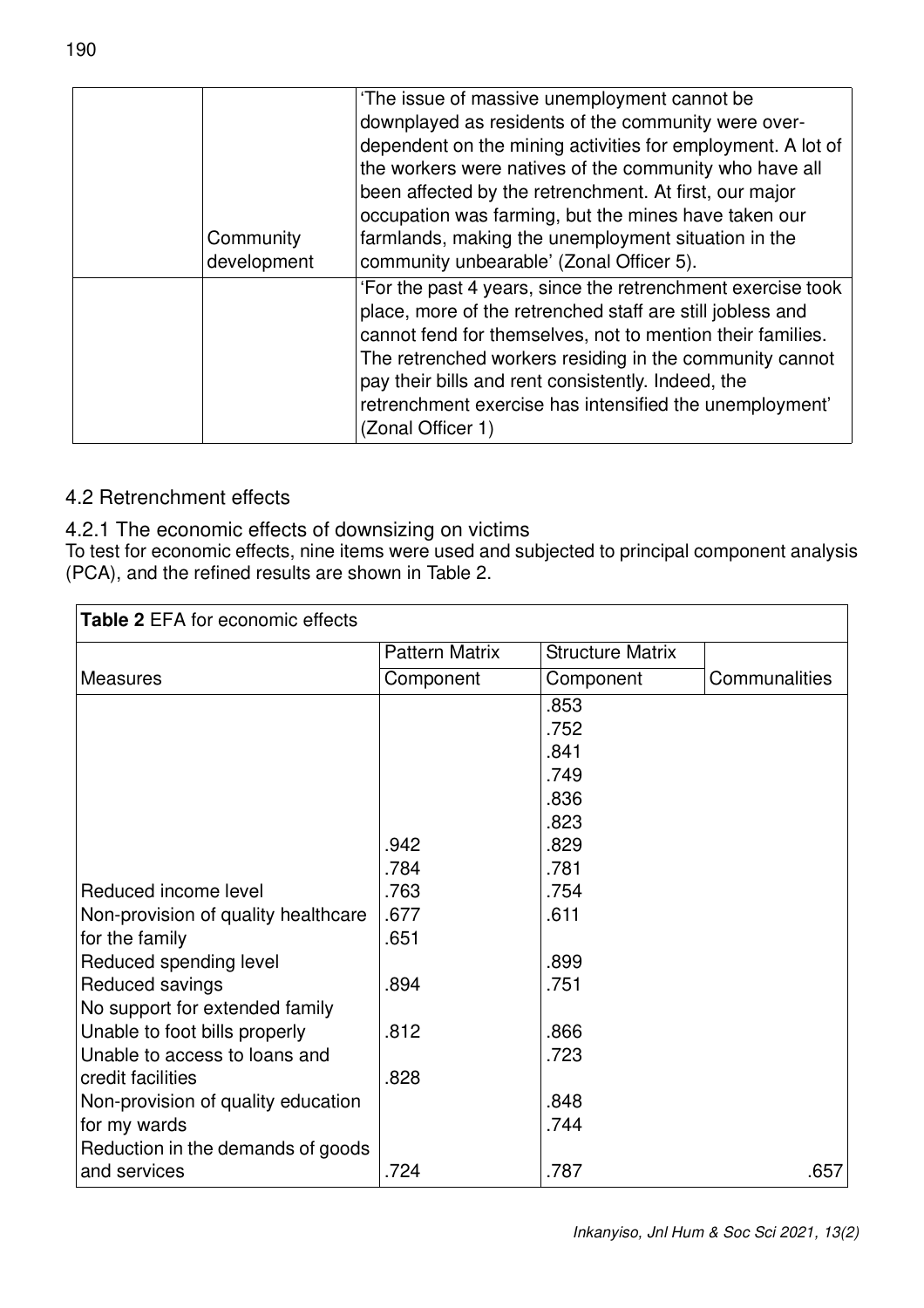Extraction Method: Principal Component Analysis. Rotation Method: Oblimin with Kaiser Normalization.

Rotation converged in 6 iterations.

The score on Bartlett's Test of Sphericity ( $\chi^2 \chi^2$  = 1402.248; df=36) was 1% (p<.000), while that of the Kaiser-Meyer Olkin measure of sample adequacy was 0.848, which exceeds the minimum value of 0.6, which supports the factorability of the data. Two components were extracted with eigenvalues exceeding 1, with the first and the second components explaining 50.96% and 13.51% of the variances, respectively (64.47% total explained variances). The remaining items loaded significantly on their respective components. This implies that victims experienced a reduction in income and spending levels, low credit rating, and standard of living, and could not pay their bills, let alone support their extended family, which has a huge economic impact on them.

### 4.2.2. Scale reliability test

To examine the internal reliability of the set of items used in the questionnaire, it was essential for researchers to perform a scale reliability test. Table 3 depicts the results of the scale reliability test using SPSS, and the Cronbach's alpha values are also shown.

|                            | Scale mean | Scale        | Corrected   | Squared     | Cronbach's    |
|----------------------------|------------|--------------|-------------|-------------|---------------|
|                            | if item    | variance if  | item-total  | multiple    | alpha if item |
|                            | deleted    | item deleted | correlation | correlation | deleted       |
| 1. Reduced<br>income       |            |              |             |             |               |
| level                      | 19.25      | 56.122       | .539        | .341        | .877          |
| 2. Non-provision<br>of     |            |              |             |             |               |
| quality<br>healthcare      |            |              |             |             |               |
| for the family             | 18.60      | 49.068       | .781        | .649        | .858          |
| 3. Reduced spending        |            |              |             |             |               |
| level                      | 18.91      | 57.563       | .463        | .444        | .882          |
| Reduced savings<br>4.      | 18.98      | 56.654       | .484        | .454        | .880          |
| 5.<br>No<br>support<br>for |            |              |             |             |               |
| extended family            | 18.75      | 51.586       | .674        | .479        | .867          |
| Unable to foot bills<br>6. | 18.45      | 52.069       | .670        | .525        | .868          |
| 7. Unable to access        |            |              |             |             |               |
| credit<br>and<br>loans     |            |              |             |             |               |
| facilities                 | 18.88      | 50.657       | .755        | .605        | .861          |
| 8. Non-provision<br>of     |            |              |             |             |               |
| quality education for      |            |              |             |             |               |
| my wards                   | 18.35      | 48.525       | .723        | .600        | .864          |
| 9. Reduction<br>in<br>the  |            |              |             |             |               |
| demands for goods          |            |              |             |             |               |
| and services               | 19.08      | 56.133       | .590        | .367        | .875          |
| 10. Unemployed             | 18.61      | 53.470       | .482        | .306        | .884          |

#### **Table 3** Cronbach's alpha for economic effects

*Inkanyiso, Jnl Hum & Soc Sci* 2021, 13(2)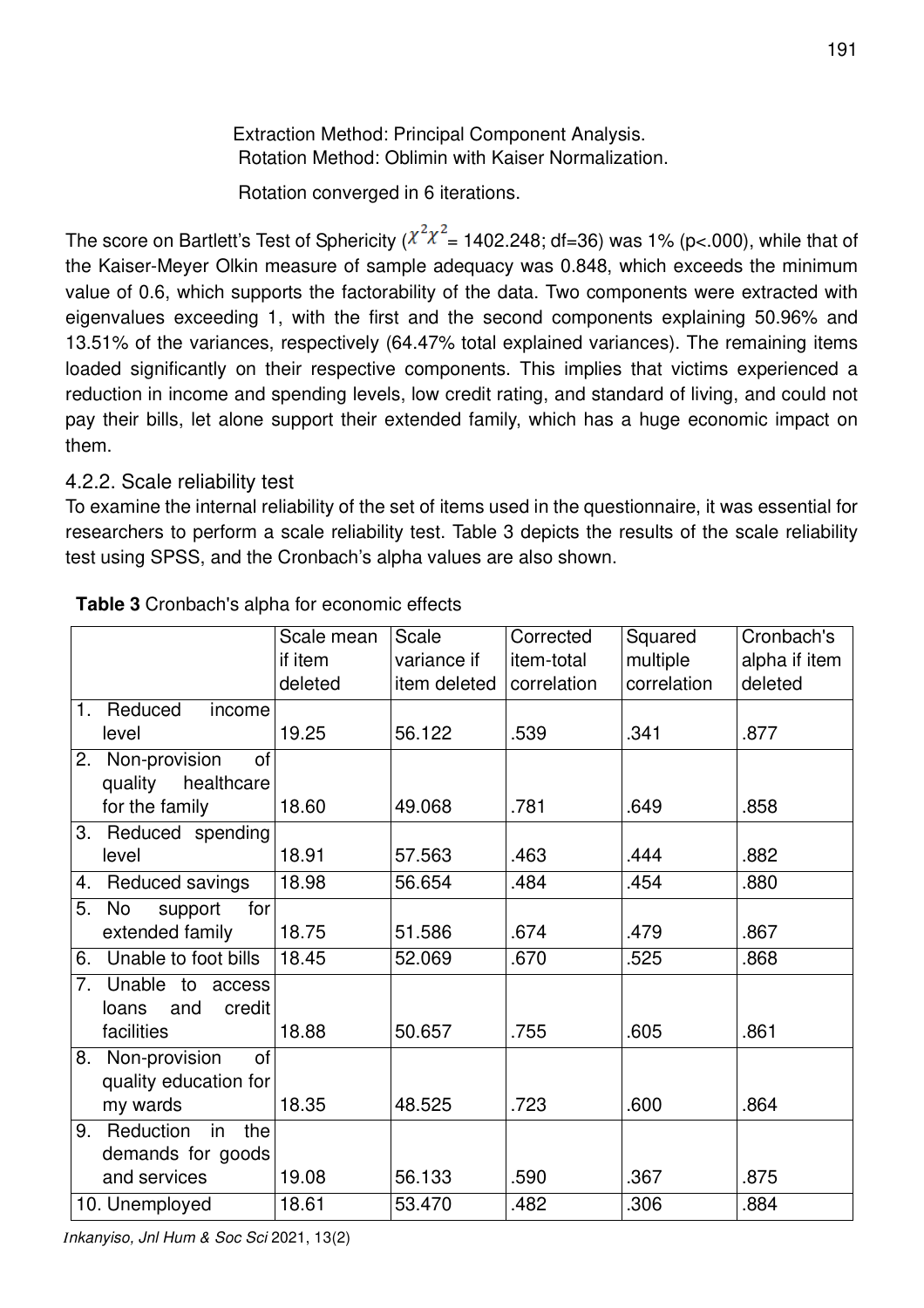George and Mallery (2012) provided some rules of thumb for Cronbach's alpha coefficients:  $>0.9$ ,  $>0.8$ ,  $>0.7$ ,  $>0.6$ ,  $>0.5$ , and  $< 0.5$ , corresponding to excellent, good, acceptable, questionable, poor, and unacceptable, respectively. An alpha of 0.8 is a reasonable goal.

The last column of Table 3 shows an alpha above the acceptable alpha value of 0.8 (George & Mallery, 2012). The least alpha value from the table is 0.858, corresponding to health care for the family, while the highest alpha value of 0.884 corresponds to unemployment. By implication, obtaining an acceptable scale reliability test implies that for each of the constructs measured, their matching items were reliable, consistent, and had acceptable validity (cf. Din 2011).

#### 5. Discussion

#### 5.1 The process of retrenchment

Although the results of the study provide support for the application of the complex adaptive systems theory, it is important to discuss the number of components and the interaction within the ecosystems and also portray the effects of the retrenchment exercise within the theory.

From the results, it was noted that communication was conducted across the various subunits and also to stakeholders, including the HR manager, the Chief Labour Officer, Labour and Employment Ministry, and the Labour Union. This is a clear indication of the interconnectedness and interdependence among stakeholders. Further, within the process of retrenchment, the movement toward the exit was characterised by careful turns. Here again, the need to curb the effects of the retrenchment exercise even at the three stages, considering the nature of the services provided within the mine.

This is a clear indication of the elements/subunits that interact dynamically with much information but are also sensitive to the initial condition (Chan 2001). Within the process was the need for negotiations which led to the agreement of the affected staff. This was the feedback stage of the open systems nature of the ecosystems that enhanced and stimulated the process to avoid any negative repercussions from the retrenchment exercise. Hence, the absence of a criterion for selecting employees is affected, but rather the choice of essential services.

#### 5.2 Effects of retrenchment

Effects of retrenchment were measured from the economic and community development point of view. These are explained in the subsections below.

#### 5.2.1 Economic effects of retrenchment

Similarly, the results of the effects of the exercise were measured with nine items: income level, provision of healthcare, spending level, support for the extended family, payment of bills, gaining access to loans and other credit facilities, provision of quality education for their wards, demand for goods and services, and unemployment for each employee in different stages and situations. This makes the prediction of the outcome of the retrenchment exercise difficult. Hence the recognition of the far-from-equilibrium characteristic of CAS theory.

#### 5.2.2 Effects of retrenchment on community development

Finally, the exercise apart from its effect on the affected, led to deterioration of the community which was termed by a respondent 'as dead community'. Here, issues related to difficulty in generating revenue for developmental activities, closing down of businesses in operation due to low patronage, upsurge of unemployment due to the closing down of these businesses, and the fact that one is retrenched, not to mention the break in philanthropic acts of social responsibility from individual residents within the community who provided street bulbs and road construction aids.

Retrenchment hardly affected the community, especially when the livelihood of the very people who used to be farming was taken away from them through the concession of their lands and replaced with business activities emanating from the mining activities. One can tell the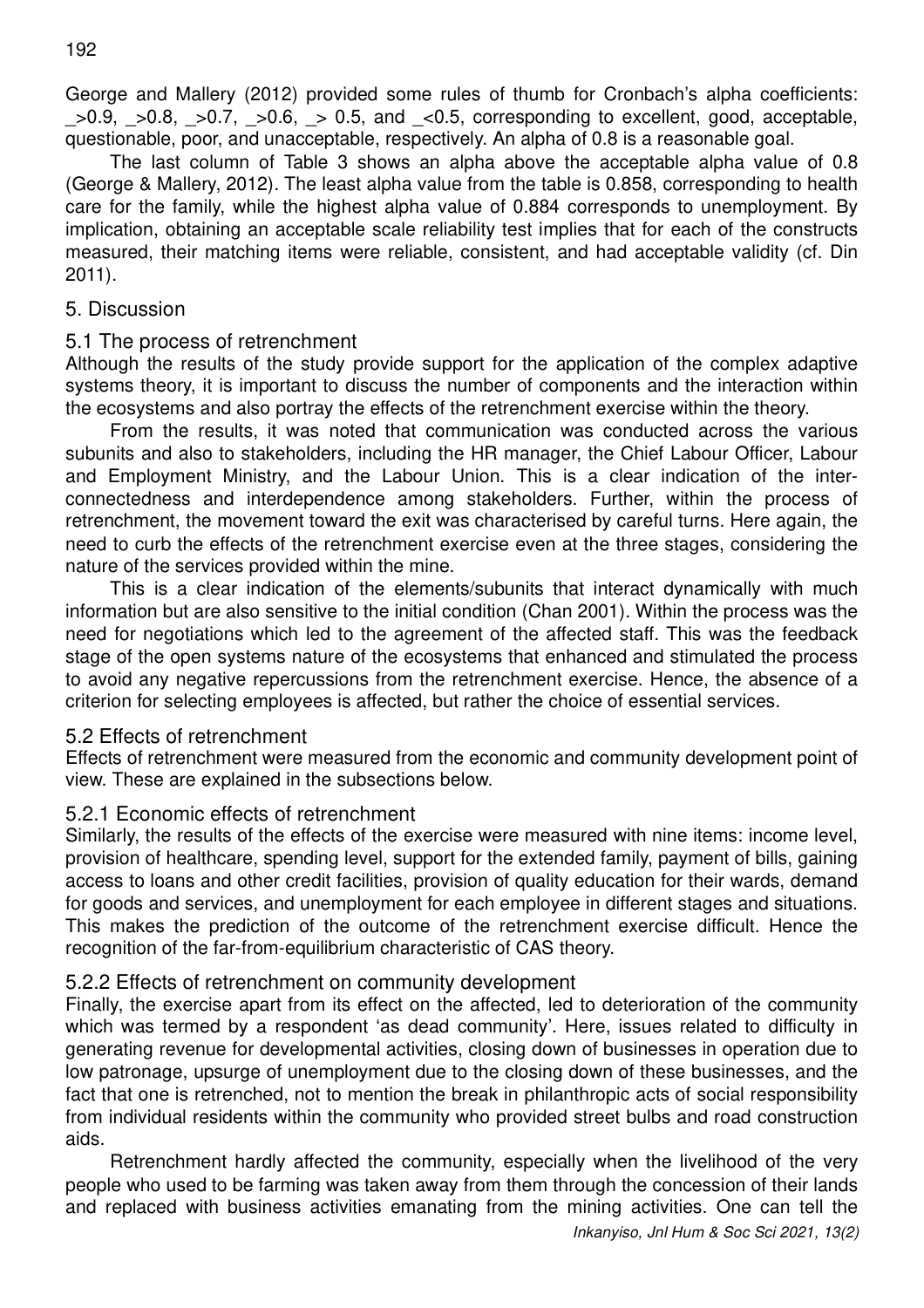effects of the actions of the members within an ecosystem and how important it is for each member to be conscious of the effects of their actions due to the unified nature of the ecosystem (Holden 2005).

#### 5.2.3 Retrenchment Impact

The findings presented in the previous sub-sections have highlighted that employee retrenchment has far-reaching effects on all-stakeholders. It is therefore imperative that a robust and rigorous retrenchment awareness programs are designed by the government to extensively address the short and long-term repercussions of lay-offs. In line with this, relevant stakeholders must be permitted to make meaningful contributions to these retrenchment programs. It is also important to note that there is a close-knit interconnectedness between organisational effectiveness and profitability, employee dignity and socio-economic development such that retrenchment programs should always factor that in their design (Classen & Dunn 2012; Chandra, 2014). This also calls for researchers to look beyond the impact of downsizing on organisational effectiveness and focus on the implications of retrenchment on the wider society and humanity at large.

#### 6. Conclusions and recommendations

This study has produced unique results regarding the use of the environmental influences of organisations through the lens of the complex adaptive systems theory to portray retrenchment effects on community development. Additionally, the study reveals the dangers of a firm's decision to retrench and caution institutions to consider alternatives to retrenchment to prevent such occurrences in the community within which these firms operate. The study therefore makes some practical recommendations to management, the retrenched staff, and the labour union indicated below:

#### • Management of Mining Companies

Each mining company has a myriad reasons for embarking on retrenchment; it might be to downsize to cut down costs in the event of unfavourable circumstances such as high electricity tariffs, increased taxes, and high operational costs. Though this might sound reasonable and good for the organisation, the imprudent execution of retrenchment can paint a bad image of the organisation and also affect the morale of the survivors. Notwithstanding, retrenching less efficient workers could signal a strong warning to the non-affected staff to improve their performance and build upon themselves. A corporate strategy based on objectivity, counselling, and training prior to retrenchment and proper communication of the rationale behind should be adopted by mining companies in order to obviate the instance of committed and hardworking survivors working with apprehension. Retrenchment is inevitable in organisations because of circumstances beyond the control of management. When the top management of mining companies contemplates it, it is expected that they will engage in a negotiation process and establish a consensus with the representatives of the labour unions for the benefit and mutual understanding of all parties involved.

#### • Government of Ghana/Labour Unions

The government of Ghana must ensure that organisations respect and abide by the regulations enshrined in the labour laws of this jurisdiction. The government must ensure that all organisations aiming to retrench follow the laid down procedure enshrined in the Labour Act of 2003. The labour commission is also mandated to ensure that the said organisation engages in a negotiation process with the labour unions representing the workers. The labour union must respect the rights of workers and ensure the adequacy and fairness of the severance packages given to the affected staff. The government must also protect the rights of workers, where it deems the decision by an organisation to retrench as gratuitous. A final decision to retrench can only be made when there is no further possible choice for retrenchment.

• Retrenched staff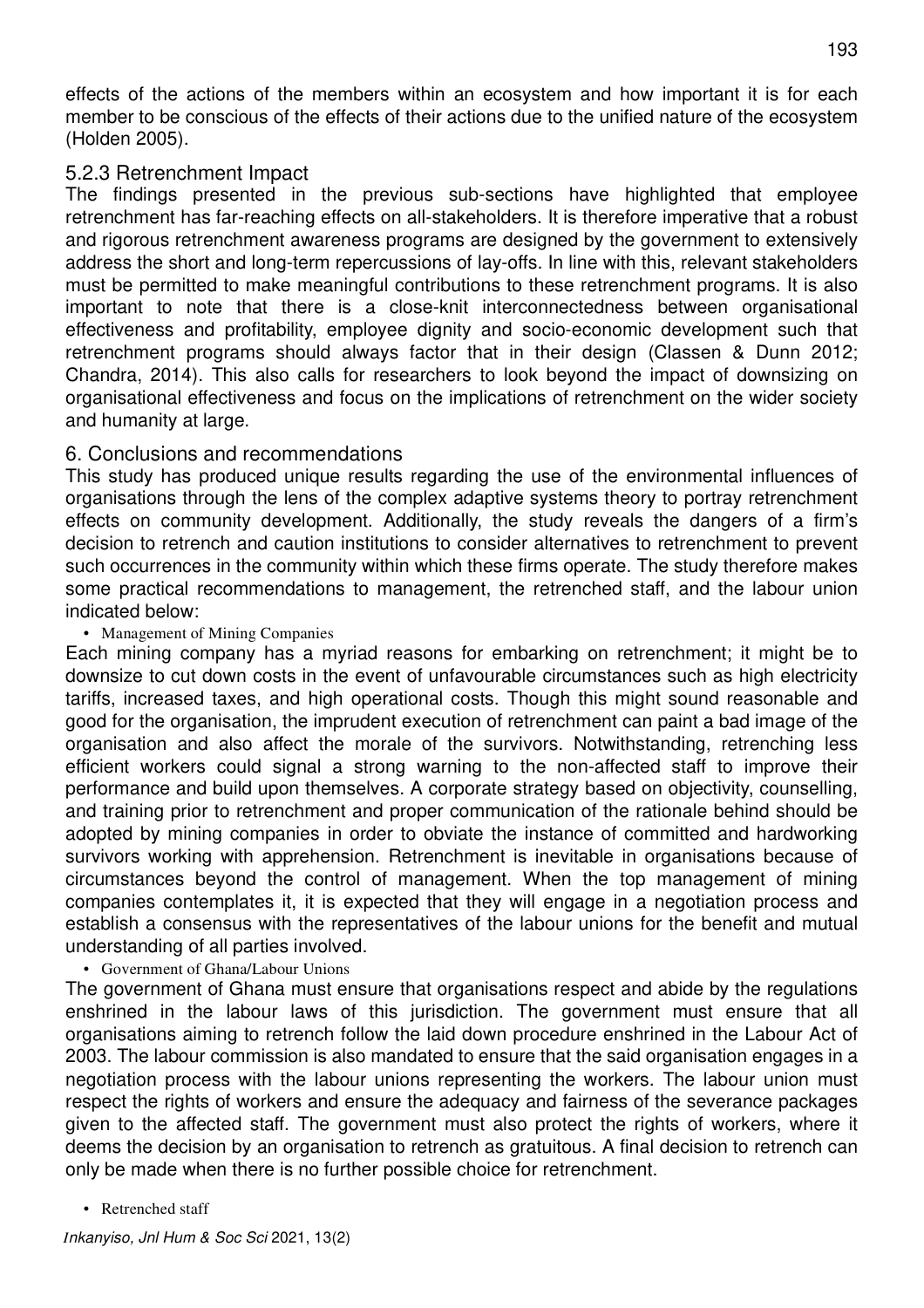Retrenchment news that aims to restructure sounds good to that organisation but burdens the affected with uncertainty, depression, and a sense of anxiety. When competent staff become retrenched, they develop a sense of disappointment and resentment toward the survivors and the top management of the organisation. However, retrenchees can effectively handle this phenomenon by bettering themselves and adopting better coping strategies. They must build upon their human and social capital and learn other employable skills to improve their CV. In addition, they should effectively manage their finances, build their portfolios, and make prudent use of their given retrenchment pay.

The findings of this study have significant implications for organisations and stakeholders. Researchers have already established that retrenchment does not guarantee improved performance (Yu & Park 2006; Wayhan & Werner 2000) and could worsen the affairs of the implementing organisation. In Roley's case, the firm had to shut down completely within a year of implementing the employee downsizing program. When it resumed operations about three years later, it had to invest valuable resources in re-employment.

The literature on employee downsizing points out that the actual cost of layoffs is greater than empirically estimated (Datta *et al.* 2010). The impact of retrenchment on the community was established in this study. This suggests that there is a social cost to downsizing and that organisations in their yearning to make profit should consider the effects on the ecosystem. Influential organizational stakeholders, such as community leaders, should task businesses to carry out retrenchment programs more responsibly. In Roley's case, where the implementing firm was the major employer in the town, the firm could have directed some funds from the downsizing programme into developmental projects that will provide alternative forms of sustainable employment for the community. For instance, the firm could have assisted the town to set up an industrial and vocational hub where skilled artisans among the retrenchees could work and continue to contribute to the economic well-being of themselves, their families, and the community.

Shareholders need to reorient their outlook beyond the intended benefits of downsizing. Employee downsizing is not a 'silver bullet' that can salvage a struggling business. It would be prudent to engage experts in critically diagnosing the organizational situation before implementing a rather harsh employee downsizing activity. Downsizing should be the last resort. Some researchers have advocated more efficient use of employee downsizing than 'demand declining' (Datta & Basuil 2015; Gandofi 2008; Datta *et al.* 2010; Geoffery Love & Nohria 2005).

Lastly, the government should implement policies that obligate firms to prove beyond any reasonable doubt that retrenchment is essential. This suggestion is particularly relevant for developing countries such as Ghana and other emerging economies with high unemployment rates coupled with relaxed regulatory frameworks and institutional lapses that can be exploited by firms to the detriment of the greater communal good (Kamoche *et al.* 2012). Again, these environments do not have certain social services such as support for the unemployed, which makes it difficult to survive when affected by retrenchment.

An obvious limitation of the study was the difficulty in accessing employees who had been retrenched. This challenge was effectively managed through the use of snowball sampling to reach a large number of affected employees. The researchers were informed about other retrenched staff with similar backgrounds by those contacted to get to those who were inaccessible. This is the most effective way for researchers to overcome this limitation.

While this study focused on the leavers (retrenched staff) and the community, future research could delve deeper into the effects on the survivors and the organisation as well. Furthermore, a longitudinal study to examine the long-term effects can be conducted. Finally, because of growing concerns about environmental deterioration, businesses are under intense pressure to measure their impact on the environment and to account for the energy and resources they use from the environment. A study to confirm the results of the effects of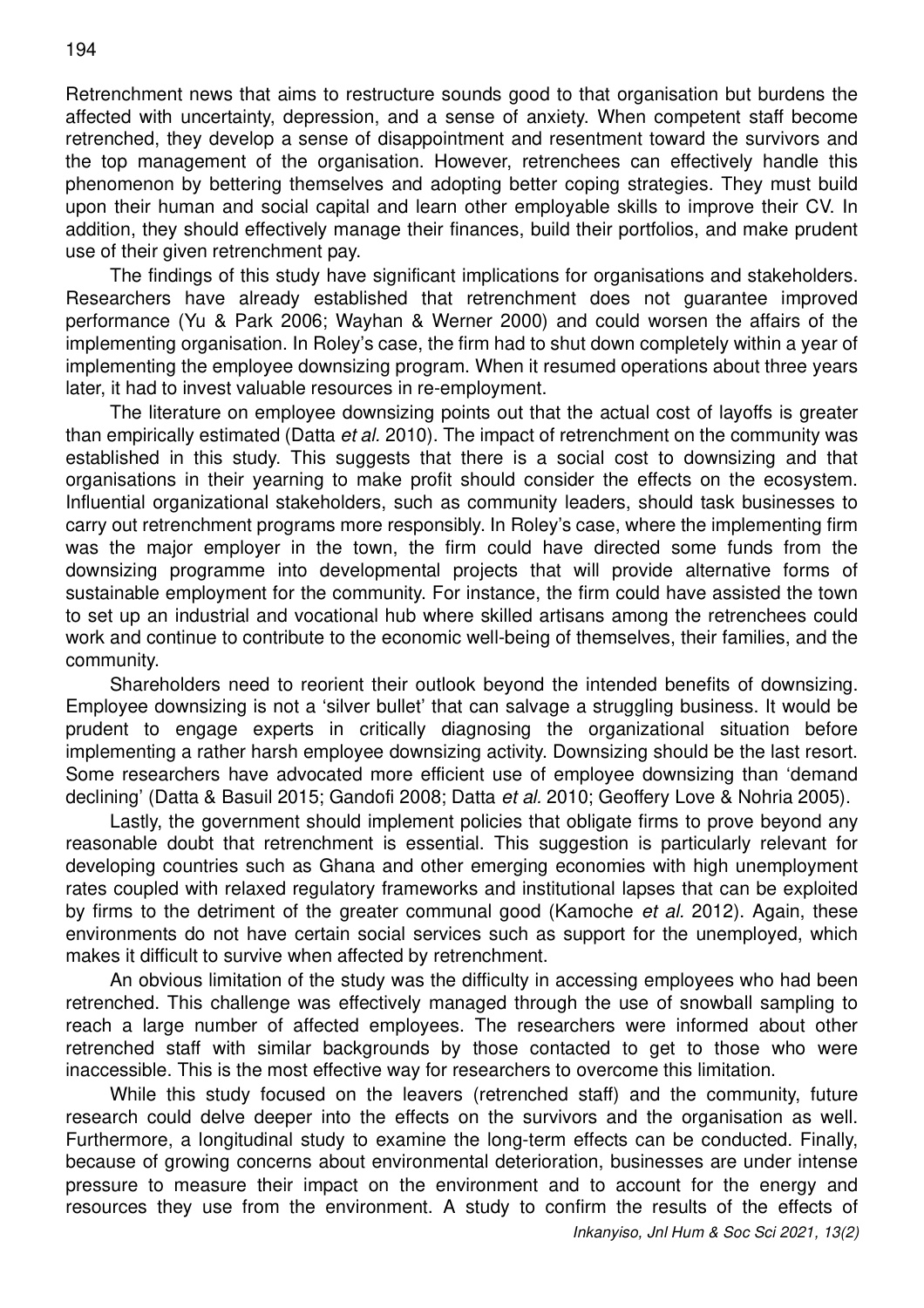retrenchment on the community in the current study is highly recommended, especially with the opening of mines.

# References

- Adwan, M. 2021. COVID-19 on aviation: Insights on challenges facing the airlines; managing uncertainty, and the potential role of leadership in dealing with a crisis. *Business Educator: Working Paper Series of the Centre for Management Learning and Business Education*, (*1)*:61-78.
- Allan, C. 2000. The hidden organisational costs of using nonstandard employment. *Personnel Review*. Vol 21 (2): 188-206

Amundson, N.E., Borgen, W.A., Jordan, S. & Erlebach, A.C. 2004. Survivors of downsizing: Helpful and hindering experiences. *The Career Development Quarterly*, *52*(3): 256-271.

- ArmstrongStassen, M. 2002. Designated redundant but escaping layoff: A special group of layoff survivors. *Journal of Occupational and Organizational Psychology*, *75*(1): 1-13.
- Barrero, J.M., Bloom, N. & Davis, S.J. 2020. *Covid-19 is also a reallocation shock* (No. w27137). National Bureau of Economic Research.
- Bidwell, S. & Colhoun, S. 2013. Health impact and the public health response to major job losses in small communities: An overview of the international and New Zealand literature. *Christchurch: Canterbury District Health Board*.
- Blau, G. 2006. A process model for understanding victim responses to worksite/function closure. *Human Resource Management Review*, *16*(1): 12-28.
- Burke, R.J. & Cooper, C.L. eds., 2000. *The organization in crisis: Downsizing, restructuring, and privatization*. Oxford: Blackwell Publishing.
- Cabot-Alletzhauser, A. 2020. How advice should adapt in a post-pandemic SA. *finweek*, *2020*(8): 27-27.
- Cameron, K.S. 1994. Strategies for successful organizational downsizing. *Human resource management*, *33*(2): 189-211.
- Cascio, W. F. 2012. How does downsizing come about? Downsizing: Is less still more, Cambridge University Press.
- Chandra, D. 2014. A Study on Socio-economic Impact of Retrenchment on Workers—with Special Reference to Allahabad. *Management and Labour Studies*, 39(2): 229-248.
- Chan, S. 2001, October. Complex adaptive systems. In *ESD. 83 research seminar in engineering systems* (Vol. 31, 1-9). Cambridge, MA, USA: MIT.
- Classen, T.J. & Dunn, R.A., 2012. The effect of job loss and unemployment duration on suicide risk in the United States: A new look using masslayoffs and unemployment duration. *Health economics*, *21*(3): 338-350.
- Coplan, D. & Thoahlane, T., 1995. Motherless households, landless farms: employment patterns among Lesotho migrants. *Crossing Boundaries: Mine Migrancy in a Democratic South Africa, Cape Town, Idasa:* 41-62.
- Datta, D.K. & Basuil, D.A., 2015. Does employee downsizing really work? In *Human resource management practices* (pp. 197-221). Springer, Cham.
- Datta, D.K., Guthrie, J.P., Basuil, D. & Pandey, A., 2010. Causes and effects of employee downsizing: A review and synthesis. *Journal of Management*, *36*(1): 281-348.
- De Meuse, K.P. Bergmann, T.J. Vanderheiden, P.A. & Roraff, C.E., 2004. New evidence regarding organizational downsizing and a firm's financial performance: A long-term analysis. *Journal of managerial issues*: 155-177.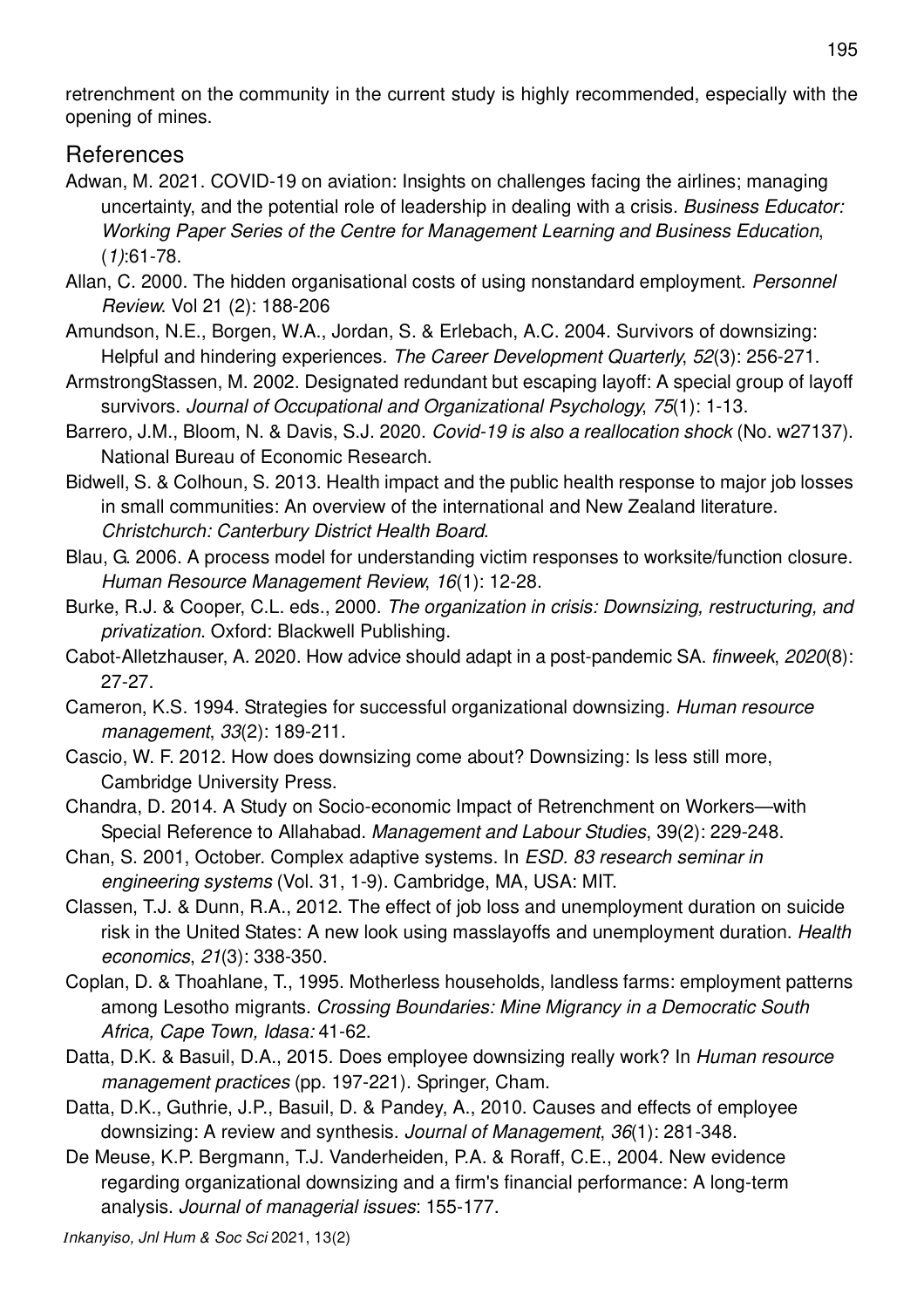196

- Dillon, H.J. 2010. Rogernomics and Rupture: Huntly's Response to the Corporatisation of State Coal Mines in 1987.
- Din, R. 2011. A meaningful hybrid e-training measure and model for technology in education. *Asean Journal of Teaching and Learning in Higher Education (AJTLHE)*, *3*(2): 71-82.
- Fitzgerald, G., Taylor, C.N. &McClintock, W., 2002. The impacts of resource sector restructuring on occupational and community identity. *Proceedings of the Paper prepared for IAIA*, *2*.
- Gandolfi, F. 2008. Reflecting on downsizing: What have managers learned? *SAM Advanced Management Journal*, *73*(2), 45.
- Geoffrey Love, E. & Nohria, N., 2005. Reducing slack: The performance consequences of downsizing by large industrial firms, 1977-93. *Strategic Management Journal*, *26*(12): 1087- 1108.
- George, D. and Mallery, P. 2012. IBM SPSS statistics 19 step by step. *Boston, Mass*.
- Gilson, C., Hurd, F. and Wagar, T. 2004. Creating a concession climate: The case of the serial downsizers. *The International Journal of Human Resource Management*, *15*(6); 1056-1068.
- Hellerstein, J.K., Kutzbach, M.J. & Neumark, D. 2019. Labor market networks and recovery from mass layoffs: Evidence from the Great Recession period. *Journal of Urban Economics*, *113*:103192.
- Holden, L.M. 2005. Complex adaptive systems: concept analysis. *Journal of advanced nursing*, *52*(6):651-657.
- Kamoche, K., Chizema, A., Mellahi, K. & Newenham-Kahindi, A. 2012. New directions in the management of human resources in Africa. *The International Journal of Human Resource Management*, *23*(14): 2825-2834.
- Keefe-Ormsby, V. 2005. *Tihei Mauri Ora: The Human Stories of Whakatu: a Qualitative Study of Involuntary Job Loss Following the Closure of the Whakatu Freezing Works:* a Thesis Submitted for the Degree of Master of Public Health at the University of Otago, Dunedin, *New Zealand* (Doctoral dissertation, University of Otago).
- Kemp, D., Clark, P. & Zhang, T. 2007. Estimating socio-economic impacts of mine closure. *Research Paper*.
- Kivimäki, M., Vahtera, J., Pentti, J. & Ferrie, J.E. 2000. Factors underlying the effect of organisational downsizing on health of employees: longitudinal cohort study. *Bmj*, *320*(7240): 971-975.
- Kong, N., Osberg, L. & Zhou, W., 2019. The shattered "Iron Rice Bowl": intergenerational effects of Chinese state-owned enterprise reform. *Journal of Health Economics*, *67*: 102220.
- Kulkarni, V.V. 2008. How does downsizing affect survivors? Insights froä the literature. *Management and Labour Studies*, *33*(2): 241-259.
- Kurebwa, J., 2011. Organisational downsizing and its impact on leavers and survivors: The case of the Reserve Bank of Zimbabwe. *Journal of Emerging Trends in Economics and Management Sciences*, *2*(4): 264-269.
- Kwamboka, N.E. & Nassiuma, B.K. 2017. Employee downsizing strategies and firm performance: Evidence from the Kenyan context. *Journal of Human Resource and Leadership*, *2*(7): 58-68.
- Lee, S.H., Shin, H.S., Park, H.Y., Kim, J.L., Lee, J.J., Lee, H., Won, S.D. & Han, W. 2019. Depression as a mediator of chronic fatigue and post-traumatic stress symptoms in Middle East respiratory syndrome survivors. *Psychiatry investigation*, *16*(1): 59.